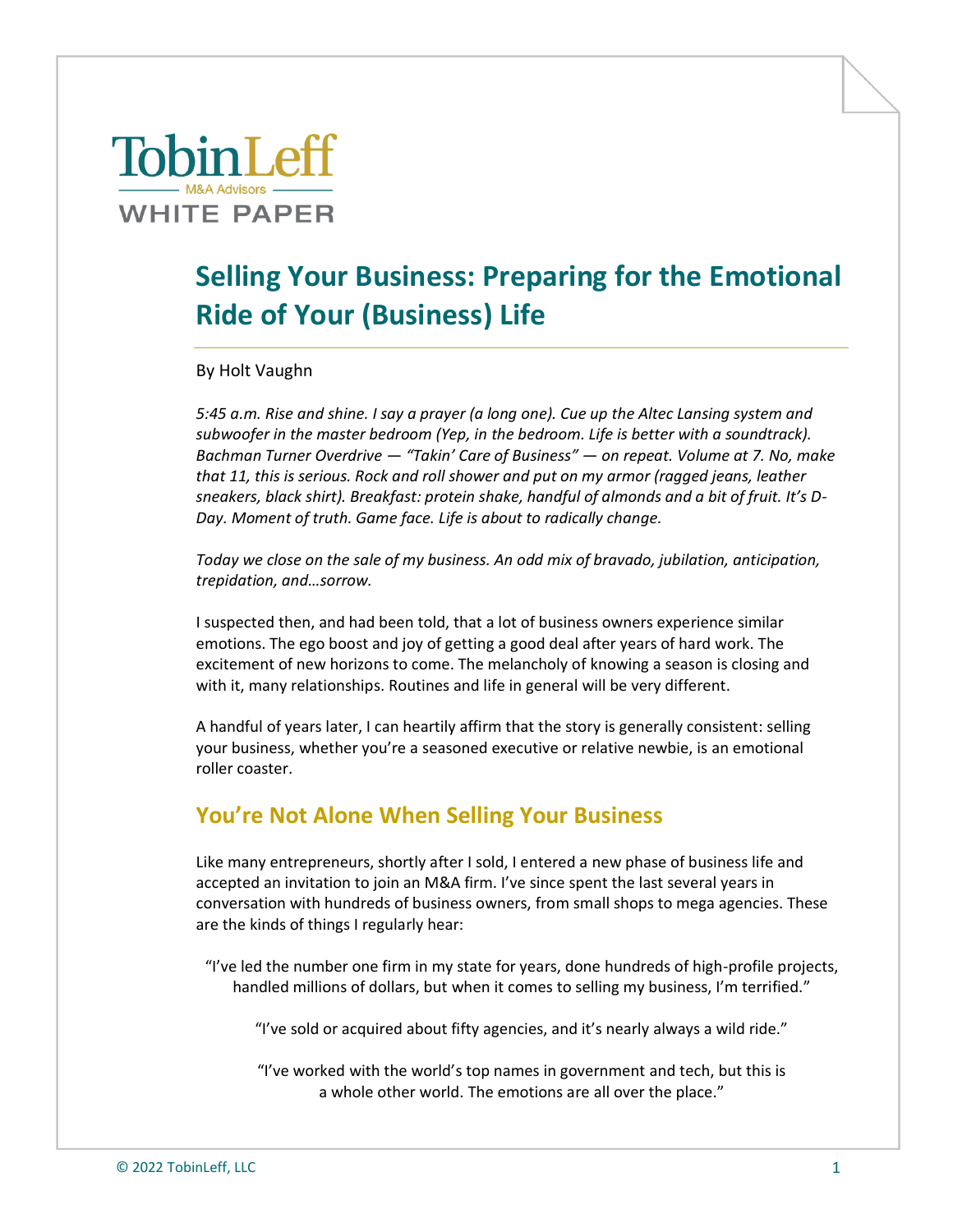### **Selling the World You've Built**

These are strong people. Skilled, hardworking, experienced, accomplished, and often enviable. Yet for better (or sometimes worse), the best definition I've ever heard of an entrepreneur is this: *Entrepreneurs are people who build fantasies, and then live in them.*

One of the things that makes successful business owners admired is that they have a vision, can create something from nothing, and bring others along in their exciting bubble. But that's also one of the most difficult challenges they face. When finally selling your business, the realities of moving on — however exciting — are also filled with the myriad challenges of leaving the hallowed world you've built. The adage of being married to one's business rings true, and parting from your life partner is never easy.

That definition of entrepreneurs came from a consultant who was wisely helping me prepare for the emotional ups and downs he warned me would inevitably come from selling. He told me it was vital to ready oneself for the ride, both during the technicalities and stresses of the M&A process and then of the post-closing realities of life without my baby. Sorry for mixing metaphors, but "baby," "marriage," whatever we call it, it's hard to overstate how deeply attached most owners are to their companies.

The consultant had coached many executives through the M&A process, and he said almost nothing can truly prepare you for it. That meant all the more reason to find great M&A advisors for support at all phases pre-, during and post-transaction, especially advisors who have walked that journey already.

Another great quote I've benefited from all my life: preparation time is never lost time. So here are about a dozen preparation lifelines every business owner can use. After all, you've spent endless hours building your business, and you only sell it once.

#### **Calculate Your EBITDA…And Your Emotions**

Many owners tend to think they're ready to sell. They've talked to a few friends and associates, done a bit of research on selling their business, and spent some time soulsearching. They may even understand **EBITDA** (Earnings Before Interest, Taxes, Depreciation, Amortization) and have a feel for what they want to get paid for their company.

They feel ready…

Until their valuation comes back lower than expected; or the buyer wants to reevaluate the terms; or they realize the team they've built, which has become like family, is about to be turned over to someone else's leadership; or any number of other events.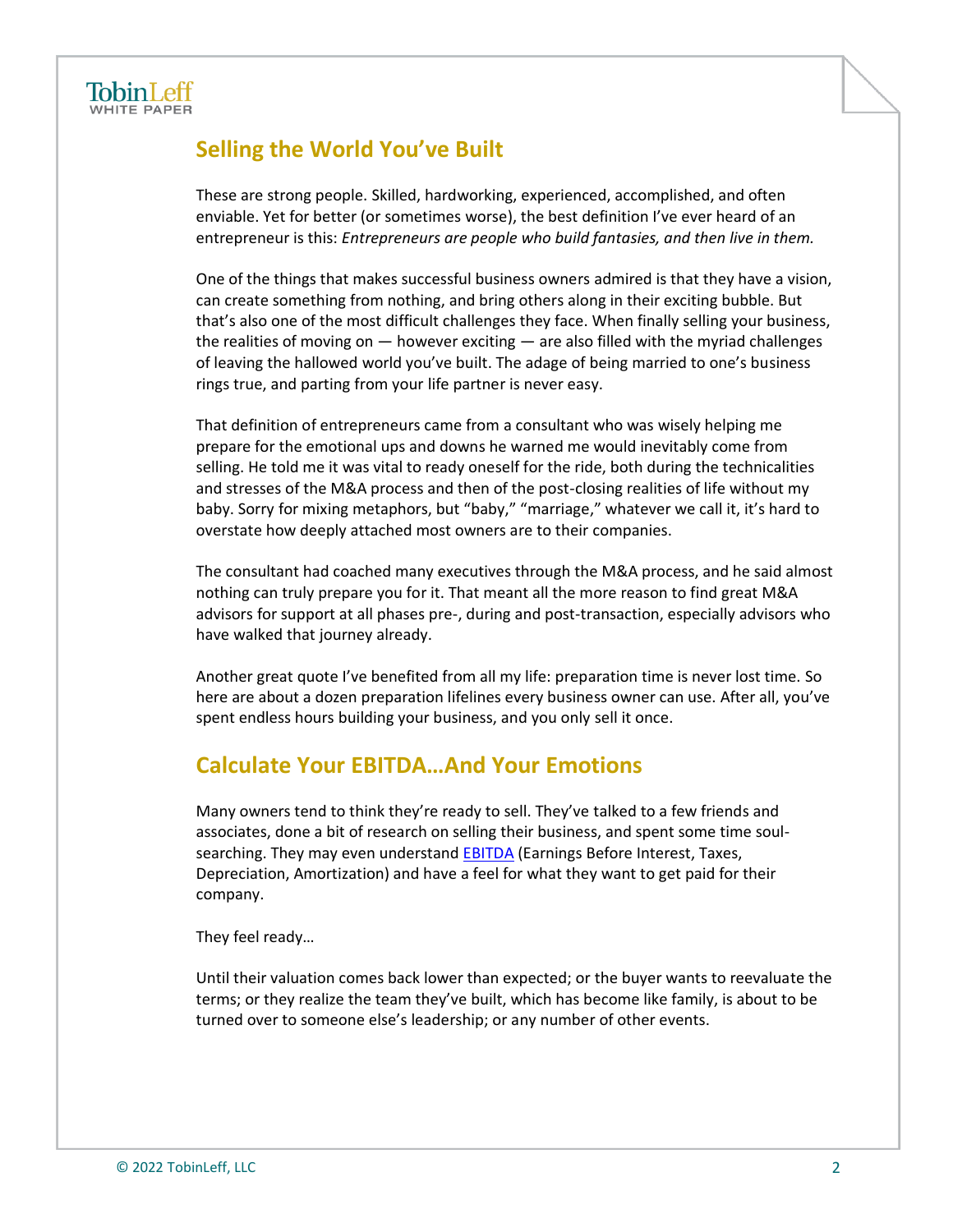

Truth is, exiting your company is about more than the multiple or the price tag. It's also about your years of emotional investment into it. The more data analysis, soul-searching, and honest practical realities you can bring into your "I'm ready to sell" calculator, the better.

#### **Selling Your Business is About Both the Head and Heart**

Studies have shown that 88% of owners have no written exit plan in place, though twothirds of business owners want to maximize their company's value when it's time to retire, according to Forbes<sup>1</sup>. If the overwhelming majority of business owners aren't prepared logistically or financially to exit their business, how can they be prepared emotionally?

Most successful owners already have learned the importance of the magic of both heart and head in the game. The heart can drive the vision but they've known that to keep their emotions in proper order, they need a great team and great data. The time during selling is not the time to let one's heart muddle one's head. Many owners simply don't realize that [selling means providing lots of hard data](https://tobinleff.com/articles/preparing-your-financial-statements-for-a-sale-of-your-company) in all the right ways. That is what savvy buyers demand, and it's a big part of how you can command top dollar.

Overwhelm can set in quickly:

- Spreadsheets full of details to think about
- Countless serious decisions to make
- Timing: Keeping it under wraps until the right time with the public, your staff, etc.

If you're not a seasoned expert in buying and selling companies, things can quickly go south. Especially because, more often than not, you need to keep running your business at the very top of your game while simultaneously selling it!

Remember that this is not just about getting the right price and deal terms at the beginning, it's also very much about what happens *after* the LOI is signed. You need advisors who are experts at handling the intricate and often tedious frustrations of the weeks (or months) that follow. Keeping your eyes on the prize during it all will help you get to the coveted finish line.

So do your homework: Your M&A team should have the heart, soul, and the serious financial and technical chops to help you get your company:

- 1. Properly prepared,
- 2. Packaged for sale in every detail (think, staging a house for real estate),
- 3. The skills and personnel to see the deal through the countless details needed for a successful and timely close.

Buyer beware: Anyone who tells you that in the ordinary course of M&A, selling your business is fast and easy, is doing exactly that: selling you something.

<sup>1</sup> [https://www.forbes.com/sites/sageworks/2017/02/05/these-8-stats-show-why-many-business-owners-cant-sell-when-they](https://www.forbes.com/sites/sageworks/2017/02/05/these-8-stats-show-why-many-business-owners-cant-sell-when-they-want-to/?sh=699a535544bd)[want-to/?sh=699a535544bd](https://www.forbes.com/sites/sageworks/2017/02/05/these-8-stats-show-why-many-business-owners-cant-sell-when-they-want-to/?sh=699a535544bd)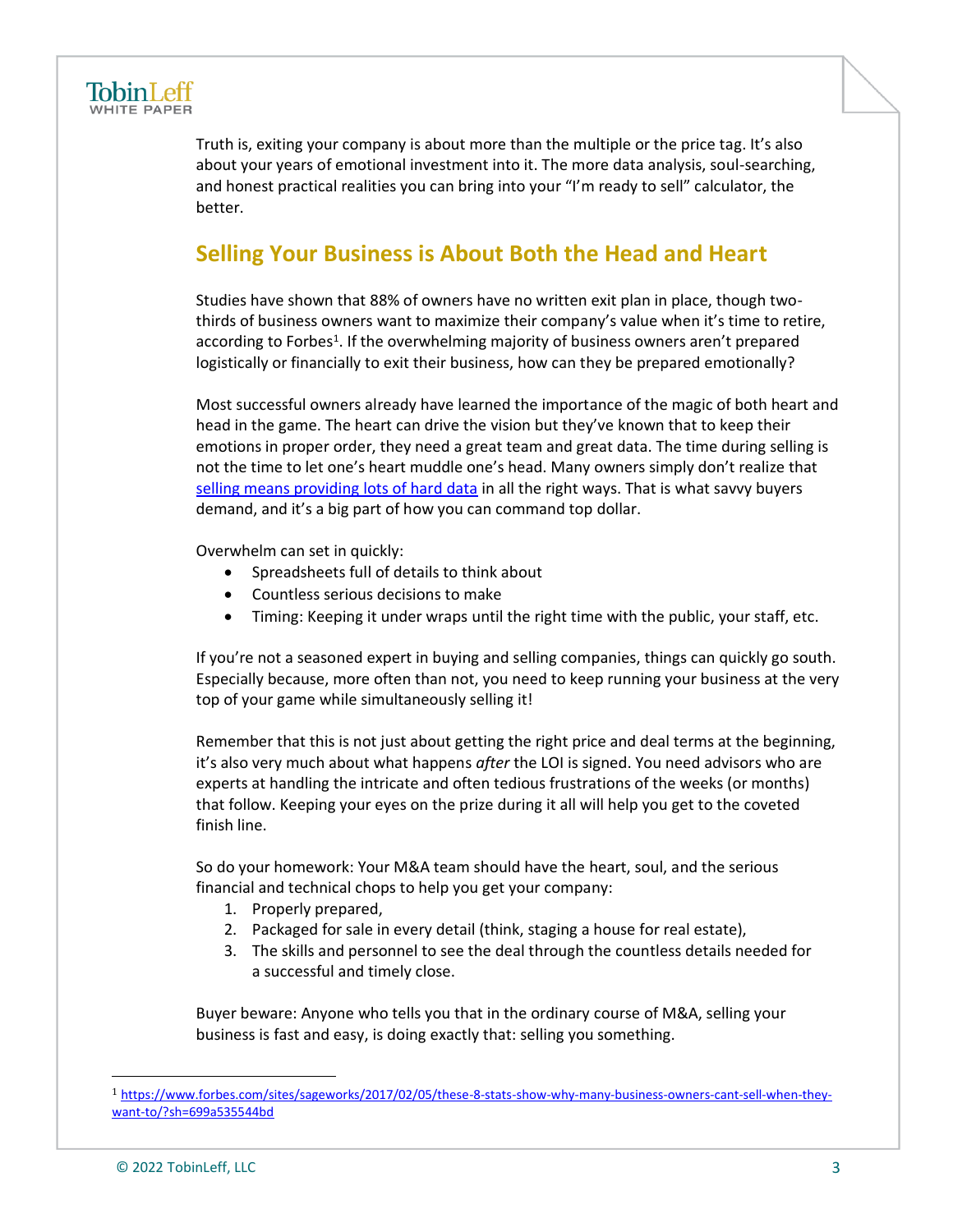

### **Adrenaline Wears Off. Doubts Creep In.**

The initial excitement of selling your agency can be adrenalizing. You've decided you're ready for a new chapter, and you've bought your ticket for a future trip. But then reality sets in, the process overwhelms (there's that word again), and doubt creeps in:

- Where do I start?
- How much can I get?
- Who will help me along the way?
- What if this doesn't work?
- Will I regret my decision?
- How do I choose the right successor?
- Will my employees be ok? And when do I tell them?

#### **Build Your Foundation Before Selling Your Business**

It's clear that feeling emotional during the exit process is normal. Here are 9 ways to build your foundation now and help you navigate the emotional rollercoaster:

- 1. Remember why you initially started this process. Write down your reasons. Look back on them periodically to keep yourself grounded.
- 2. Reduce your stress later by getting your house in order before you begin the process. Prepare your financial statements (learn more about that [here\)](https://tobinleff.com/articles/preparing-your-financial-statements-for-a-sale-of-your-company-part-ii-accuracy-and-adjustments).
- 3. Build your team. Meet with various M&A advisory teams to find the right people to be with during the journey. Do you know anyone who has exited their company in whom you can confide and ask questions about the process?
- 4. Create a list of your end goals. What are your priorities when vetting potential buyers? Is the buying company's culture more important than its size? Knowing your non-negotiables can lessen the anxiety of knowing who to sell your company to.
- 5. Know your expectations. Do you expect to sell within a certain time frame? Is there a minimum offer you need in order to go through with the deal? If you don't plan in advance, you might feel rushed or pressured, making an already hard decision even more difficult. Some M&A advisors will help you build value to prepare for going to market, which can be very worth the investment in order to maximize your deal value.
- 6. Have a backup plan. What if your business valuation is lower than your perceived company value?
- 7. Begin to scale back. Apart from letting go of running the business itself is the loss of separation. You might encounter separation anxiety upon exiting after losing a routine and community that you've grown accustomed to having.